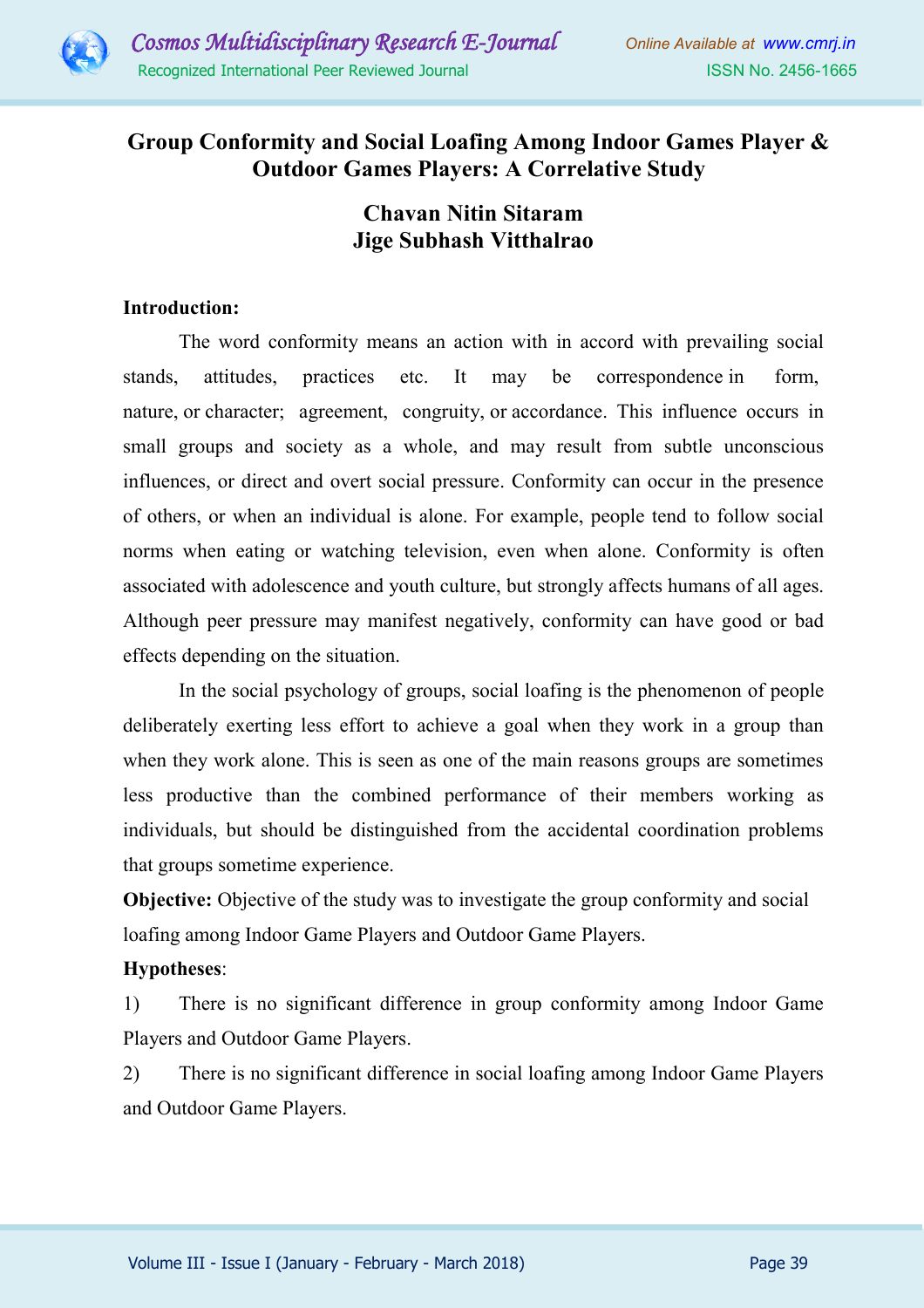

## **Research Methodology:**

## **Sample and Data collection:**

As a sample for present study, total 90 games players were taken from Aurangabad city (45 - Indoor Game Players + 45 Outdoor Game Players). The age range of sample players were of 18-23 years . Purposive sampling technique was used for choosing samples. Group conformity scale and social loafing scale were administered individuals as well as a small group. While collecting the data for the study the later approaches was adopted.

### **Tools**

## **Group Conformity Scale:**

The test of group conformity is developed and standardized by Q.G.Alam and Dr.Ramji Shrivastava. All the items of the scale are presented in simple and brisk style. Each of the item has two answer (multiple Choice) 'YES' and 'NO' The test has high reliability and validity coefficients.

## **Social Loafing:**

Social Loafing scale by Q.G.Alam and Dr. Ramji Srivastava (1990) has been used. The responses obtained on a three point scale were scored as 0, 1, and 2. An individual subject could secure a minimum of zero and a maximum of 30 marks in either of the conditions in individual or group  $a - 0$  mark,  $b - 1$  mark,  $c - 2$  mark. The reliability and validity of social loafing scale was determined.

## **Variable**

**Independent variable-** Type of Players : a) Indoor b) Outdoor

**Dependent Variable:** Group Conformity and Social Loafing

## **Analysis and Discussion.**

| Dimension               | <b>Outdoor Game</b><br>Players $(N=45)$ |           | Indoor Game<br>Players $(N=45)$ |           | $4^{\circ}$ | df |            |
|-------------------------|-----------------------------------------|-----------|---------------------------------|-----------|-------------|----|------------|
|                         | Mean                                    | <b>SD</b> | Mean                            | <b>SD</b> |             |    |            |
| <b>Group Conformity</b> | 38.49                                   | 4.63      | 24.74                           | 4.21      | $7.50**$    | 88 | $\leq .01$ |
| Social Loafing          | 38.60                                   | 5.69      | 45.77                           | 6.28      | $7.40**$    | 88 | $\leq .01$ |

Table 1: Mean, Standard Deviation, 't' values